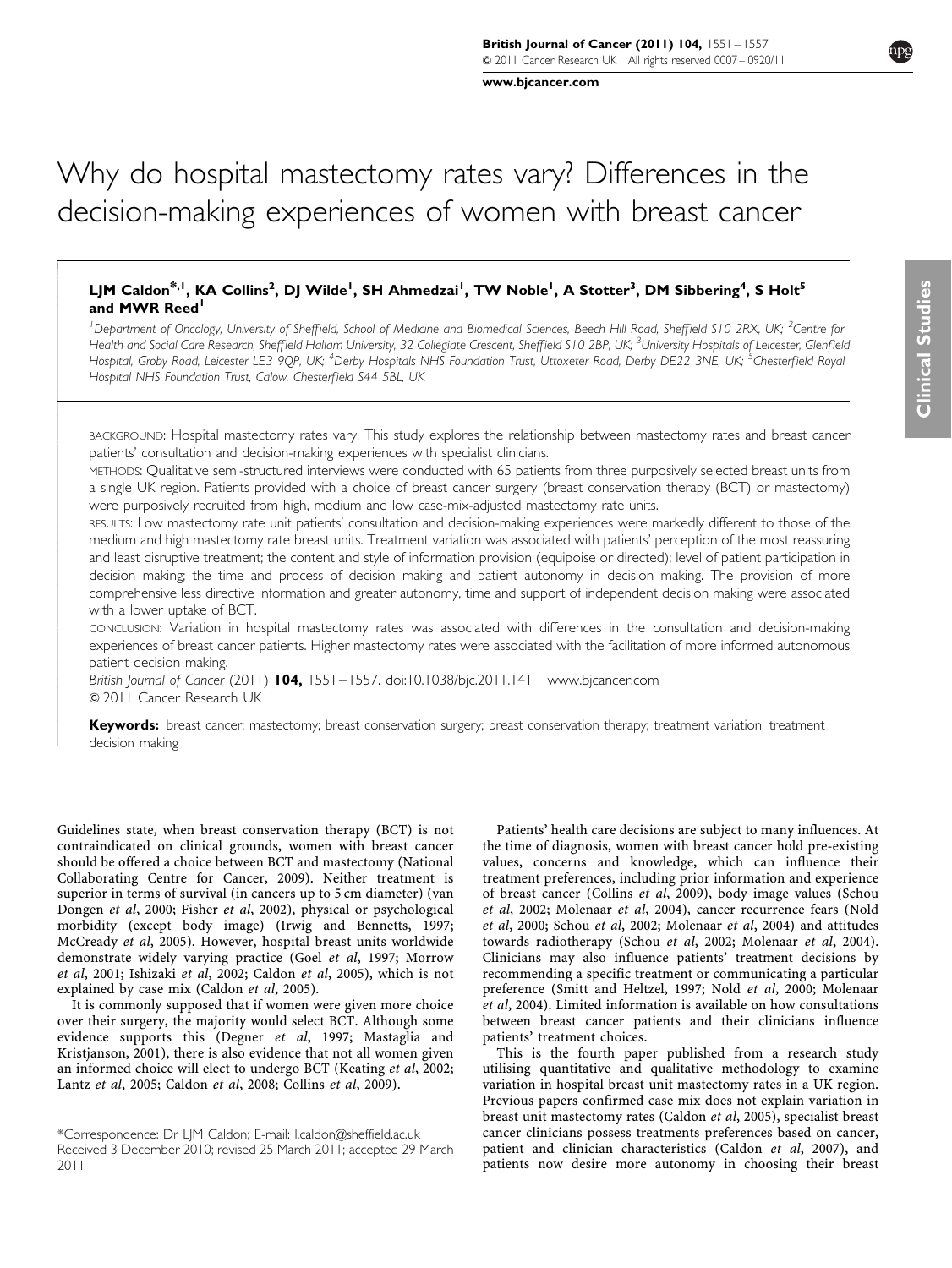

Variable mastectomy rates and consultation differences LJM Caldon et al

cancer treatment ([Caldon](#page-6-0) et al, 2008). This paper presents the findings of semi-structured interviews conducted among patients clinicians identified as having been given a choice of surgery (BCT or mastectomy) from three breast units demonstrated as having high, medium and low case-mix-adjusted mastectomy rates. It explores the consultation and treatment decision-making experiences of women newly diagnosed with breast cancer to identify themes associated with variation in breast unit mastectomy rates.

### PATIENTS AND METHODS

#### Study design

Qualitative methodology was chosen to explore how specialist clinicians influenced patients' choice of surgery (BCT or mastectomy). Semi-structured interviews were employed to capture rich data on the topics of pre-determined interest, while providing sufficient flexibility to capture emergent themes in allied areas of interest.

The interview schedule was developed by the research team, including experienced qualitative researchers, two surgeons, one breast care nurse (BCN) and two consumer representatives.

Prior to conduct, Multicentre Research Ethics Committee and relevant Local Ethics and Research Governance approvals were obtained.

#### Setting and sample

The study was conducted in three purposively selected specialist breast units from a single UK region: Trent with population approximately 5 million. The observed : expected mastectomy rates of the high, medium and low mastectomy rate units were 1.30, 1.03 and 0.48, respectively, based on the case-mix adjustment of cancers  $\langle 15 \text{ mm}$  diameter (n = 1399) diagnosed through the region's National Health Service Breast Screening Programme (1997 –2001) [\(Caldon](#page-6-0) et al, 2005); that is correcting for patient age, cancer grade and location within the breast, the high mastectomy rate unit performed 30% more mastectomies, the medium rate unit 3% more mastectomies and the low rate unit 52% less mastectomies than expected for this subgroup of cases treated by the region. All units followed similar routine practice guidelines and had similar access to radiotherapy and breast reconstruction.

Patients were recruited via the previously published questionnaire phase of the wider research study from high, medium and low mastectomy rate breast units ([Caldon](#page-6-0) et al, 2008). Potential questionnaire participants were purposively identified by their own breast unit clinicians as being those offered a choice between BCT and mastectomy, and able to provide informed consent to participate in research. Patients were approached following their surgery. The recruitment process and eligibility criteria are fully described elsewhere (Caldon et al[, 2008\)](#page-6-0). To explore the experiences of the range of patients given treatment choices, a sampling frame ([Marshall, 1996\)](#page-6-0) was used to identify potential interviewees from questionnaire participants willing to be interviewed, balancing treatment undertaken and breast unit mastectomy rate. Reports of similar studies suggest that response saturation could be achieved by interviewing approximately 20 patients per breast unit. By convention, this is the point where no new themes or information emerge on data analysis ([Marshall,](#page-6-0) [1996\)](#page-6-0). Seventy-seven per cent (274 out of 357) of patients completing the questionnaire agreed to be contacted for follow-up interviews. The first 65 consecutive eligible patients fulfilling the sampling frame requirements were interviewed over an 8-month period. Data analysis was performed alongside data collection and interviews ceased on attainment of response saturation. Twenty patients were interviewed from the low and medium mastectomy rate units, and 25 from the high mastectomy rate unit.

The participants were a median 58 years old (range 33 –73 years). The mean time between surgery and interview was 6 weeks (range 1.9 – 20.6 weeks). Overall, 74% underwent BCT ( $n = 48$ ) and 26% mastectomy ( $n = 16$ ). Four of the breast conservation patients required additional surgery for more extensive disease than identified pre-operatively: one underwent re-excision of margins from the high mastectomy rate unit and three had mastectomy (two from the medium and one from the low mastectomy rate unit).

#### Data

The interview schedule was designed to provide a description of the patient's surgical treatment decision-making experience. Information about consultations with multi-disciplinary breast team members was gathered, focussing on the content and style of consultations, patients' comprehension of information provided and how these influenced treatment decisions. Information was also sought on patients' treatment and preconceptions, information and experiences of breast cancer.

Interviews varied in length between 26 and 120 min (median 51 min). All were digitally recorded and transcribed verbatim. Field notes were also kept.

#### Data analysis (the framework approach)

Interview transcripts and field notes were analysed using the framework approach (Pope et al[, 2000](#page-6-0); [Richie](#page-6-0) et al, 2003). This provides a rigorous, comprehensive, systematic method to manage and analyse large volumes of textural data.

The familiarisation phase and generation of the thematic structure were conducted by three researchers and two consumer representatives. To minimise bias and improve the reliability of the analysis, 20% ( $n = 12$  out of 65) of the interviews were independently coded and charted by two experienced qualitative researchers (one clinical and one non-clinical) as an ongoing process. Subsequent detailed discussion of such analyses ensured consistency and agreement within interpretation and the development of themes throughout analysis. Framework matrices were explored within and between cases, breast units and themes.

\*Footnote transcription conventions Any words appearing between two square [] brackets indicate where notes of clarification have been added by the author(s). Ellipsis points indicate where a quotation has been abridged. Following each quotation, the participant's identification number is reported along with their treatment, age and the type of breast unit treated by. This is followed by the page number(s) identifying the extract within the flow of the interview.

#### RESULTS

There was heterogeneity of patients' experiences within the units. However, the decision-making experiences of women from the medium and high mastectomy rate units were similar, and differences existed between these and those of patients treated by the low mastectomy rate breast unit. The themes identified clustered into two main groups: patient-specific themes and breast unit-specific themes. [Table 1](#page-2-0) summarises the themes and subthemes associated with variation in patients' treatment decisions.

#### Patient-specific themes

Concordant with previous studies outlined in the introduction, anecdotal information about patients' preconceptions regarding breast cancer and its management emerged from the interviews. The patient-specific themes were generally expressed heterogeneously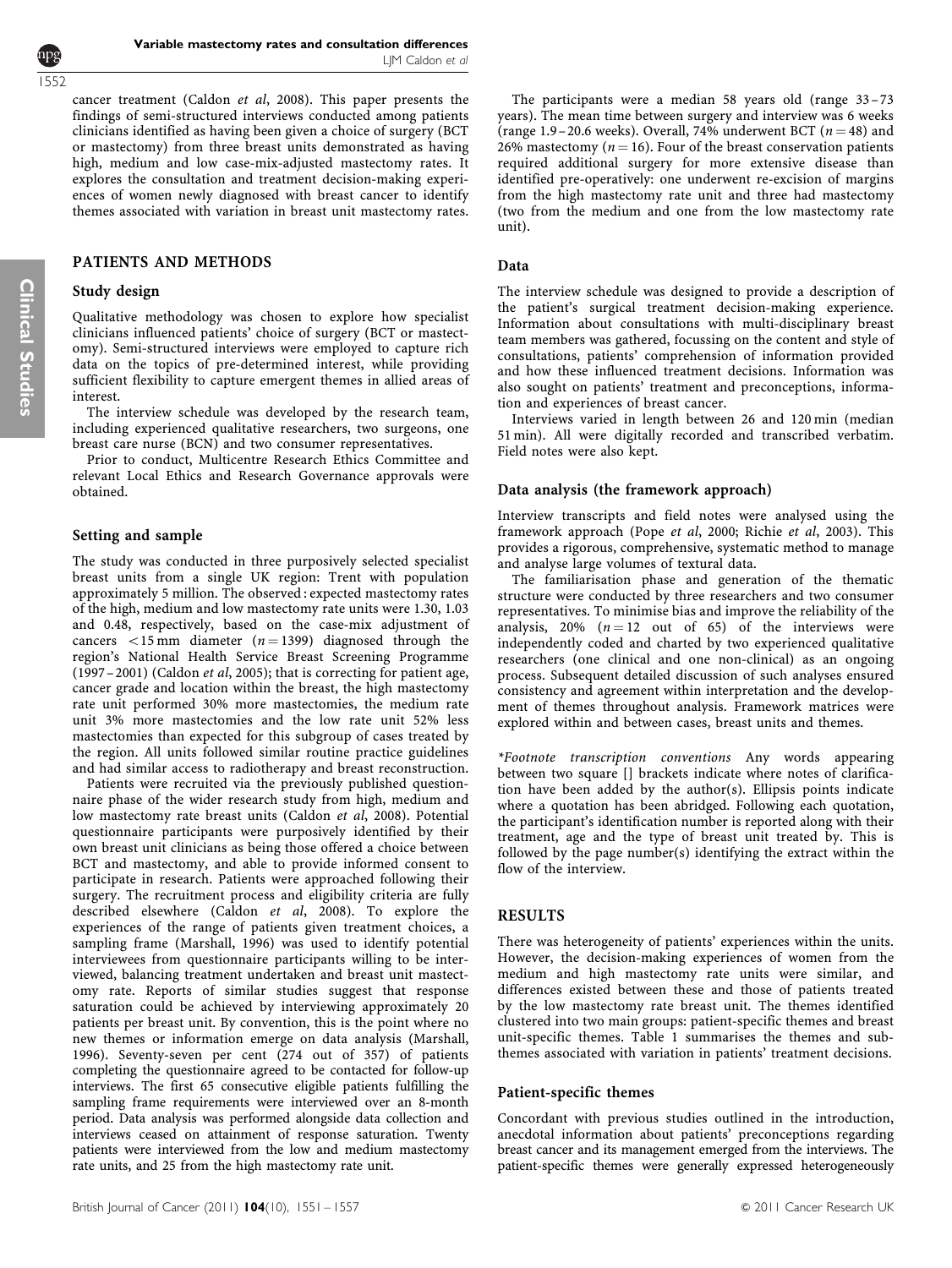

**Clinical Studies** Clinical Studies

<span id="page-2-0"></span>Table I Themes and sub-themes associated with variation in patients' treatment decisions

Patient-specific themes Most reassuring treatment option Least disruptive treatment option

Breast unit-specific themes

Information content and style Time and process of decision making Autonomy: level of patient participation in decision making

Table 2 Patient-specific sub-themes associated with variation in patients' treatment decisions

| Most reassuring option<br>Safety and fears<br>Cancer fully removed<br>Survival                                                                                                                                                                                                                                                                 |
|------------------------------------------------------------------------------------------------------------------------------------------------------------------------------------------------------------------------------------------------------------------------------------------------------------------------------------------------|
| Local recurrence<br>Minimise the psycho-physical impact of the cancer diagnosis (implication<br>of better prognosis with less extensive surgery)                                                                                                                                                                                               |
| Anecdotal information/experiences<br>Positive or negative anecdotal experiences                                                                                                                                                                                                                                                                |
| Least disruptive option<br>Minimise impact on life, relationships and social commitments<br>Social commitments<br>Family (especially partners and dependents)<br>Minimise hospital treatment experience<br>$BCT - shorter$ in-patent stay<br>Mastectomy – shorter overall cancer treatment (minimise need for<br>radiotherapy and re-excision) |
| Minimise the psycho-physical impact of surgery<br>Body image disruption minimised with BCT<br>Potential impact on partners and relationships<br>Mastectomy as a constant reminder of cancer                                                                                                                                                    |
| Abbreviation: BCT = breast conservation therapy.                                                                                                                                                                                                                                                                                               |

within and across the breast units, and were predominantly independent of breast unit influence. However, two patientspecific sub-themes were associated with variation in patients' treatment: perception of the most reassuring treatment option and perception of the least disruptive treatment option. Table 2 summarises these sub-themes and factors.

Most reassuring treatment option. Although patients were aware of and accepted the equivalence of survival with BCT and mastectomy, the extensiveness of surgery often influenced perception of safety. Many choosing mastectomy said this option reduced their anxiety about the completeness of cancer excision, the need for further treatment and some felt it improved long-term outcome.

\*'[I could] never have...had as much peace of mind if I'd just had the lump removed, ...what if they've missed a little bit round it.' [Patient 1, mastectomy, age 42, medium mastectomy rate unit, p5]

Some felt because they were offered BCT, their cancer was not as bad or harmful as it might have been. A few believed that this meant they were more likely to be cured. This was particularly predominant among patients of the low mastectomy rate unit.

'Total mastectomy...conjures up...you are riddled with cancer...wide local excision...contains your thoughts that it's not as bad as your brain's telling you.' [Patient 27, BCT, age 61, high mastectomy rate unit, p9]

While most patients based their decisions on information provided by the clinicians, some based it on health beliefs within family or community.

'Mastectomy...much bigger operation, but feel that the problem's gone, it's not going to recur in the breast tissue because it's not there anymore.' [Patient 31, mastectomy, age 64, high mastectomy rate unit, p11]

Patients also utilised anecdotal experiences to decide their treatment.

'I do know several people who've had just the lump removed and in a year or two they've had to go back and have a mastectomy.' [Patient 35, mastectomy, age 65, high mastectomy rate unit, p9]

Least disruptive treatment option. Patients also chose their surgery based on what seemed the least disruptive treatment option. For some it meant the option, which would cause least disruption to their wider life and commitments during treatment, with a shorter hospital stay (BCT) or overall treatment (mastectomy).

'It was a heck of a lot [of a time commitment]...that would absolutely devastate my life...as I live it, so unless...I'd no choice, I didn't want [radiotherapy].' [Patient 16, mastectomy, age 73, medium mastectomy rate unit, p9]

For others, the least disruptive treatment option was determined by the potential impact of surgery on body image or sexual relationship. So breast preservation was extremely important and mastectomy would be a reminder of the cancer.

'If you're disfigured...it's a constant reminder that you've got, had or in remission of cancer...every time you look at yourself.' [Patient 42, BCT, age 60, high mastectomy rate unit, p23]

Although body image concerns predominated among those choosing BCT and fear of recurrence predominated among those choosing mastectomy, many vacillated, trading between their concerns regarding safety and recurrence, and the disruption of normality and body image.

Although these have been classified as patient-specific themes, the decision-making considerations of patients undergoing BCT from the low mastectomy rate unit were less likely to include the possibility of postoperative re-excision or the need for radiotherapy. In contrast, medium and high mastectomy rate unit patients voiced such information readily and utilised it when making treatment decisions.

### Breast unit-specific themes

The breast unit-specific sub-themes related to treatment variation were information content and style; time and decision-making process and patient autonomy in decision making.

Information content and style. Patients' treatment choices were influenced by the content and style of information provided by their breast units. While individual variation between surgeons of the same breast unit was noted, more pronounced differences were evident between surgeons of the different breast units. [Table 3](#page-3-0) summarises these sub-themes and factors.

Low mastectomy rate unit patient accounts focussed on their clinicians' reassurance regarding their cancer and its treatment, along with treatment recommendations. Patients were more likely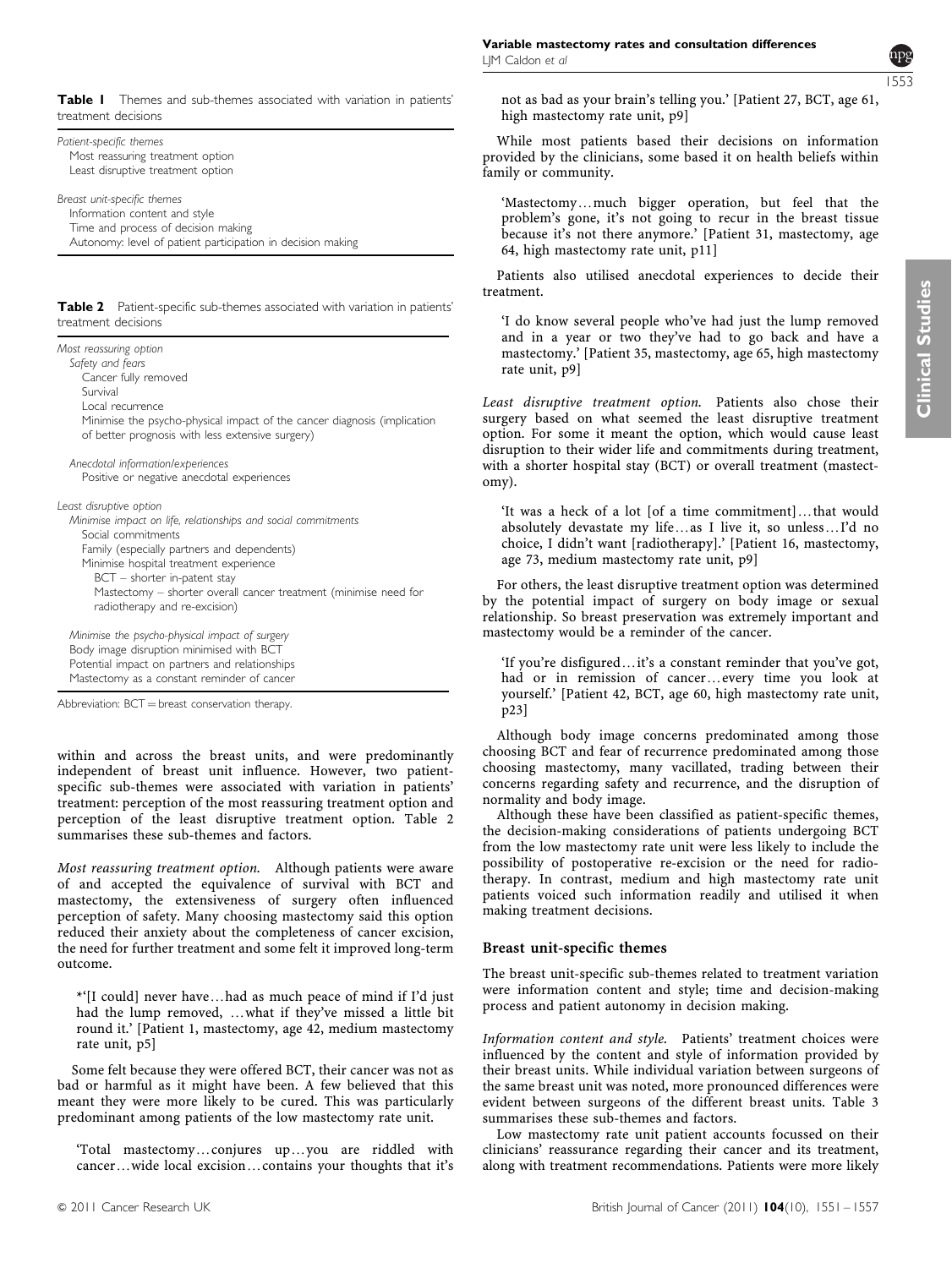LJM Caldon et al

<span id="page-3-0"></span>Table 3 Information content and style sub-themes 1554

#### Information content

The facts Options Treatment details Potential consequences Comparison of treatments Time for decision making

Information style: spectrum from equipoise to forceful direction Contextualising information

Framing of involvement in decision making Framing of the options: open/directive/dismissive

Emphasis and minimisation Cancer size Implication of 'early cancer' Mastectomy as more a more extreme option

Accessibility

Language and terminology: everyday language vs bio-medical Consultation style: two-way dialogue vs prescriptive; tailored vs universal

Recommendations

Provided or not Overt vs perceived Volunteered vs provided on request Timing of recommendation: early vs delayed

to only be offered BCT, even if requesting information about mastectomy or expressing a preference for it.

'I went in and...[the consultant] said what they wanted to do, this operation and take it away [BCT]... And I just said to her 'Well why don't you just take the whole lot off...and she said...she didn't think there was any need whatsoever to go to those extremes.' [Patient 60, BCT, age 57, low mastectomy rate unit, p13]

In contrast, patients from the medium and high mastectomy rate units typically recounted much more detailed descriptions of the information provided about both BCT and mastectomy, what undergoing each would involve, the potential consequences and the amount of time they had for decision making.

'He went through the various options that I could take...having the lump removed and going for follow-up treatment radiotherapy, and which would be a five-week  $[course]...$  or the mastectomy. He also went through the pros and cons of each one... and wrote this down.' [Patient 9, mastectomy, age 50, medium mastectomy rate unit, p4]

Patients described the different roles clinicians had in providing information for making decisions. Doctors were viewed as primary information providers, while BCNs reiterated, reinforced and explored information needs. Patients of the high mastectomy rate unit often described extensive discussions with their BCN and a thorough process of checking understanding. Low mastectomy rate unit patients felt that BCNs were generally uncomfortable extending the consultant's consultation. This was most notable when patients expressed a treatment preference at variance with their doctors' recommendations.

'I said, 'Well what happens if I just have the whole breast off,' and she [BCN] said, 'Well that's something you'll have to discuss with your surgeon, I can't tell you that.' [Patient 60, BCT, age 57, low mastectomy rate unit, p7]

Within the information style sub-theme, four factors were associated with patients' choices, contextualising information, emphasis and minimisation, accessibility of information and treatment recommendations.

Contextualising information: Patients being involved in the choice of their surgery were contextualised differently. The medium and high mastectomy rate units tended to introduce the concept and explain the rationale early within the consultation, leading patients to expect involvement in decision making.

'He was saying...some women like the choice...some...prefer one to the another... they're equal, there is no better option. The choice is yours.' [Patient 42, BCT, age 60, high mastectomy rate unit, p5]

Most patients from the low mastectomy rate unit did not describe the provision of such information.

'He said, 'I'm sorry, it is malignant, but it is very, very small, you will need to have an operation. I think it would be appropriate for you to have a lumpectomy.' [Patient 63, BCT, age 59, low mastectomy rate R unit, p7]

When patients received information about BCT and had no recollection of a preliminary introduction of a choice of treatments being available, they tended to assume that it was either the only option available or the recommendation of the clinician or unit.

The other type of contextualisation observed was how individual treatment options were framed; whether this was in an open, directive or dismissive manner.

'[The surgeon] said, 'Normally people with one that's as small as you have this incision [BCT], and at the end she mentioned mastectomy, but you got the impression she didn't think you should go along that line.' [Patient 64, BCT, age 59, low mastectomy rate unit, p16]

Emphasis and minimisation: Clinicians often stressed or minimised certain cancer characteristics (small size and the early nature), which influenced patients' perceptions of the extent of their disease and which treatment they should undergo.

'[The surgeon] said it was only a diddy [very small] one, that it hadn't grown very big and, it had started to invade slightly but they hoped it wasn't in the lymph nodes...the way [they]...explained the cancer made me feel a mastectomy wasn't necessary.' [Patient 52, BCT, age 53, low mastectomy rate unit, p6]

Accessibility of information: The language and consultation styles adopted by clinicians influenced the accessibility of information to patients. Language varied from everyday to bio-medical. Clinicians' consultation styles varied between open, tailored, two-way dialogues to a more prescriptive style.

'He [the surgeon] accepted the fact that I had a brain, I'd been looking at things and...took my background into account [and]... we talked about things as a couple of adults.' [Patient 6, BCT, age 56, medium mastectomy rate unit, p7]

'[The consultant] wasn't really listening to what I was saying...Rather than it be a discussion between us, I felt it was a one-sided discussion.' [Patient 62, BCT, age 44, low mastectomy rate unit, p10-11]

Treatment recommendations: There was a tendency for low mastectomy rate breast unit clinicians to volunteer a treatment plan early within the consultation, containing recommendations based on what the clinician felt was most appropriate.

'I think it would be appropriate for you to have a lumpectomy... So he didn't actually say, 'Which would you prefer?' ... and he of course was the second person who'd said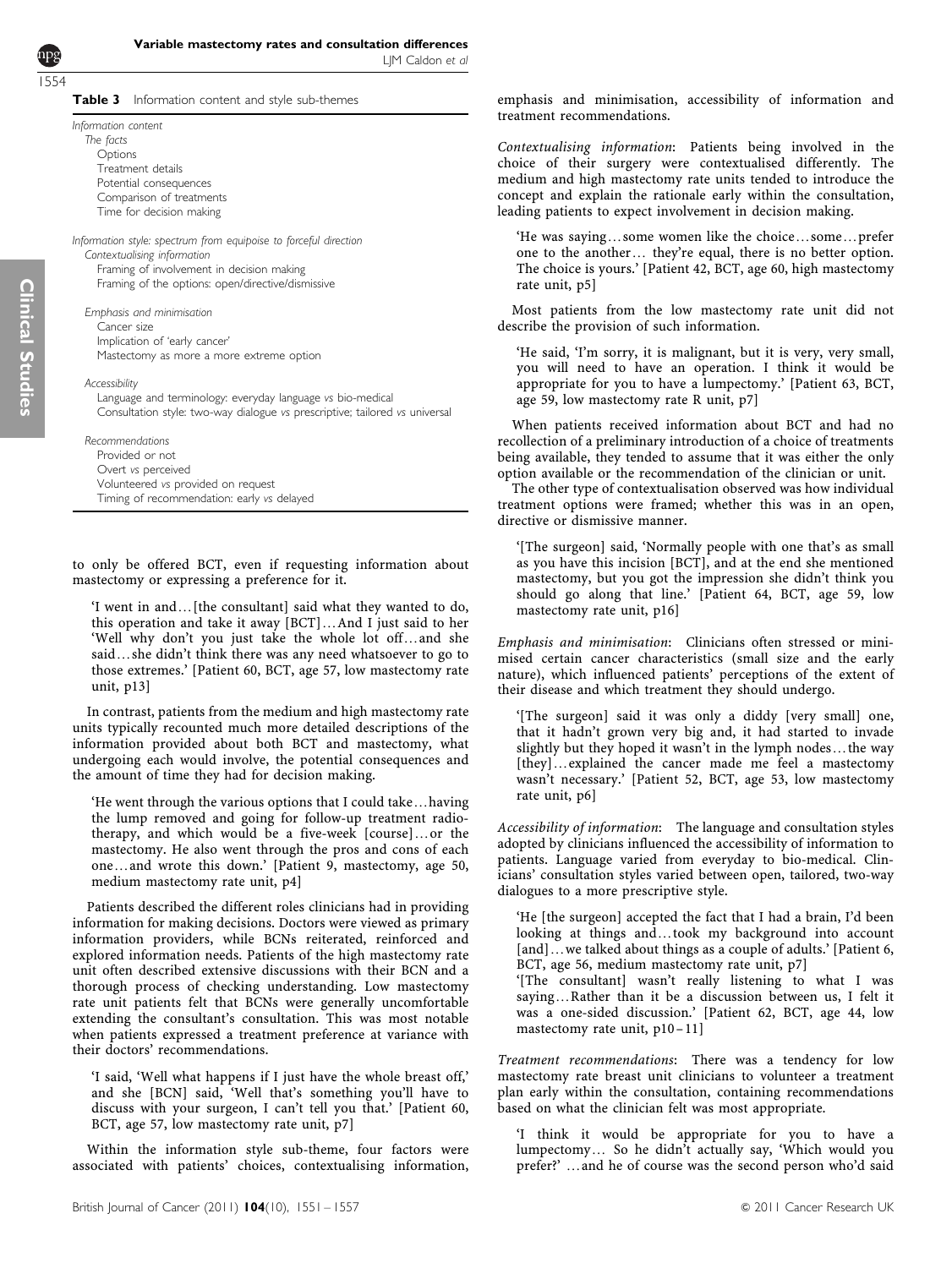**Clinical Studies** Clinical Studies

what the course of action would be.' [Patient 63, BCT, age 59, low mastectomy rate unit, p7]

In contrast, the medium and high mastectomy rate clinicians tended to provide patients with more open and comprehensive information and the opportunity to choose.

'They were very clear that this was going to be my choice and that they wouldn't push one against the other. They just simply presented all the facts about the two.' [Patient 33, BCT, age 57, high mastectomy rate unit, p6]

Some patients, immediately after diagnosis, felt underprepared for a role in decision making and asked their clinician's recommendation. At this point, the medium and high mastectomy rate clinicians usually spent more time discussing options and emphasising the time and support available for such a decision, while low mastectomy rate clinicians tended to recommend a treatment.

The force of clinicians' recommendations varied in a spectrum between encouragement to consider both options with a gentle steer, to a form of recommendation where patients felt they were denied their preferred treatment.

'I was, 'Get it off, cut it off.' And she was...very kind, very understanding but...very gently steering me to the outcome that she wanted.' [Patient 48, BCT, age 38, low mastectomy rate unit, p16]

'Mr \_ said to me...'I don't like doing mastectomies' ...So...there was no discussion really on having my whole breast off...And every time I brought up the subject...he wasn't really listening to what I was saying.' [Patient 62, BCT, age 44, low mastectomy rate unit, p12]

Time and process of decision making. The process of decision making varied between the breast units. It was generally more rapid in the low mastectomy rate unit and patients reported pressure to make an immediate decision. This was reinforced in the low mastectomy rate unit by all, but one consultant frequently consenting patients on the day of diagnosis, immediately after treatment discussion.

'I found it a very hard decision [I]... couldn't decide at all...I'd got to decide there and then whether I had a mastectomy or a lumpectomy...so I decided on the lumpectomy and within minutes all the paperwork was there.' [Patient 51, BCT, age 51, low mastectomy rate unit, p7]

Although most recalled being told they could alter their consent should they change their mind, in practice, this could prove a challenge.

'... after thinking long and hard... I rang up the breast care nurses the week before my operation was due, and I made an appointment to go and speak to Mr\_\_...because I'd decided by then I wanted the whole thing off. ... So I went to see him ... and this is quite important to me really - I felt I was talked out of the mastectomy...there was no sort of discussion...he wasn't really listening...I feel that I...went with what he said, rather than what [I wanted]...I'd gone in there to tell him I wanted a mastectomy and to rip up the consent form and sign another one. ...I'd done the consent form...but I was told all the way through that...that can be ripped up half an hour before the operation.' [Patient 62, BCT, age 44, low mastectomy rate unit, p9 –10]

In contrast, the medium and high mastectomy rate unit's patients found the process of decision making less rushed. They were almost universally provided with clear information early in the consultation about the date of their surgery and were told they had until then to make a decision. Patients often expressed that they needed to spend time away from the clinical environment following their diagnosis, to think and reach a decision.

'Knowing I'd got this fortnight...And being told two or three times I didn't have to make a decision there and then, I could leave it right 'til the morning of the operation...helped. So...I didn't panic...I'd got this [time], I was going to come home, and there's no place like home for thinking things through without any pressure.' [Patient 31, mastectomy, age 64, high mastectomy rate unit, p8]

Autonomy: level of patient participation in decision making. A large proportion of patients initially assumed that they would be given a treatment plan, and expressed surprise when offered choice of treatment instead. However, after an explanation about why a choice was offered, most desired participation in the decision.

Breast units had a substantial impact on the autonomy patients assumed in the selection of their treatment. Discrepancies in power arose following patients' new diagnosis of cancer. Disparities in the knowledge and experience of patients and clinicians were compounded by the amount of time patients perceived they had for decision making. Discrepancies were more pronounced among low mastectomy rate breast unit patients and were reinforced or moderated by clinicians' information provision and consultation skills.

'[The consultant's] not intimidating in that way...but you do feel as though you're slightly walking on eggshells...the trouble is you're in a very, very vulnerable position...there are some questions you wouldn't ask because you don't want to upset people, because you feel they're in charge of your life.' [Patient 49, mastectomy, age 59, low mastectomy rate unit, p17 –18]

Doctors seemed to exert the more powerful influence, and BCNs often adopted empowering techniques.

'Because there was two doctors in the room and I didn't have a [Breast Care] nurse in with me...when I had a breast care nurse with me before, we were all involved in the conversation so I felt I had my support with  $me...I$  just felt a little bit, not intimidated, because he's not an intimidating man, I just.' [Patient 62, BCT, age 44, low mastectomy rate unit, p11 –12]

Patients of the low mastectomy rate unit tended to experience simpler and more rapid decision making than patients from the other units, as their surgery tended to be directed by clinicians. In contrast, decision making within the medium and high mastectomy rate units tended to be more complex, with patients often describing periods of reflection and deliberation. Although some found the decision-making experience quite challenging, on reflection, patients often felt proud of the achievement, owned the decision and expressed confidence in the treatment chosen.

'I've changed my mind as things have progressed...initially I was angry...I thought they should make the choice, they're the experts. But now I'm glad that I had the choice because I've made the choice and I've got to live with it. And I am quite sure that I made the right choice.' [Patient 24, mastectomy, age 60, high mastectomy rate unit, p27-28]

# DISCUSSION

This study provides new information on the clinical consultation and decision-making experiences of women with breast cancer who are suitable for BCT, and may explain the reasons why mastectomy rates vary between different hospital breast units. While patient-specific themes affected patients' treatment choices, the specialist clinicians' and units' influence was often the foremost. In particular, the paper elucidates how patients' decisions were influenced by clinicians in both overt and subtle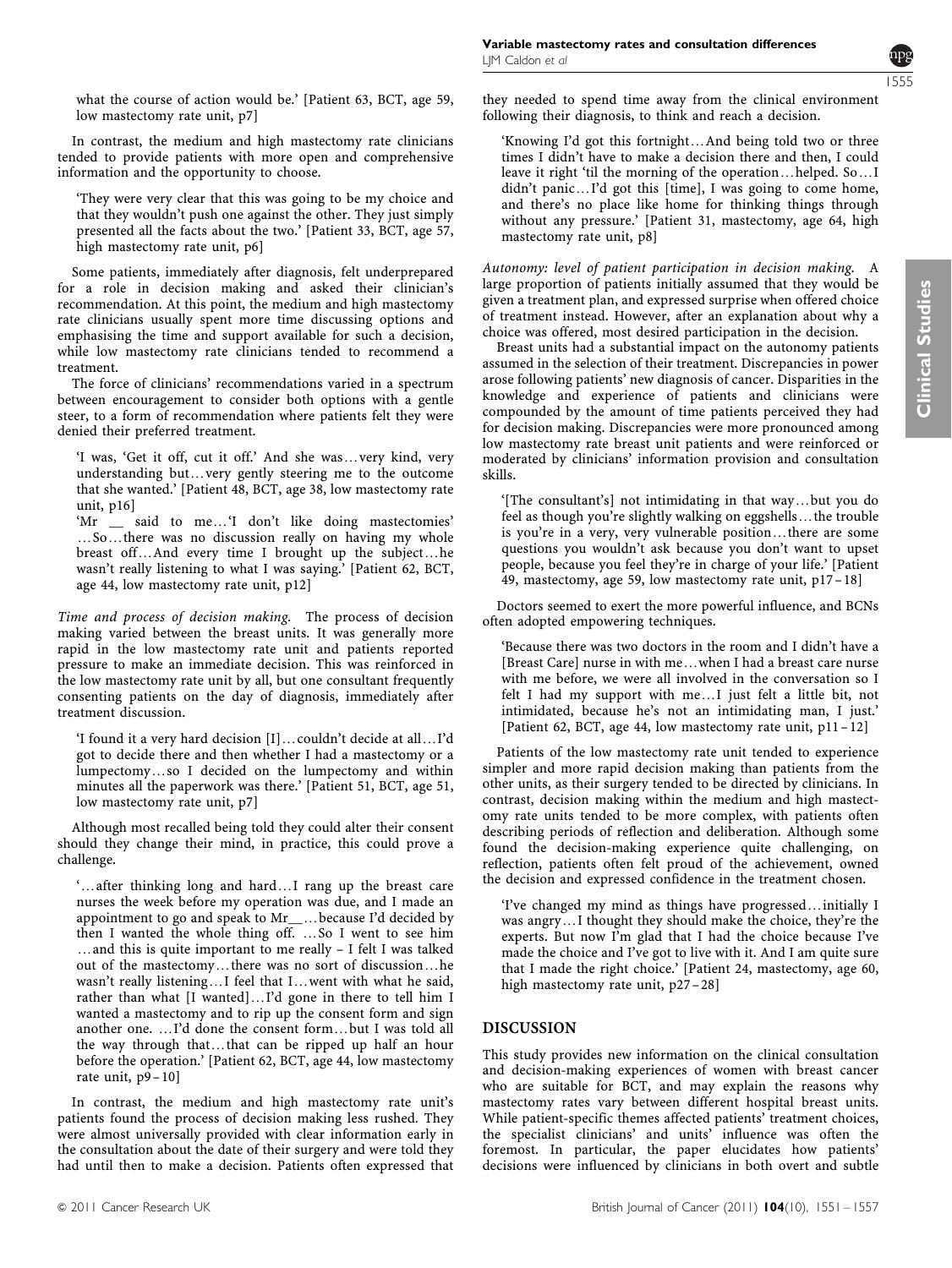LJM Caldon et al

1556

Table 4 Summary of themes associated with breast unit treatment variation

| Low mastectomy rate unit          | Medium and high mastectomy<br>rate units     |
|-----------------------------------|----------------------------------------------|
| Less comprehensive information    | More comprehensive information               |
| Active direction of choice        | Reluctance to direct choice                  |
| More directive information        | Less directive information                   |
| More volunteering of clinician    | Less volunteering of clinician               |
| recommendations                   | recommendations                              |
| Less active support of autonomous | Active support of autonomous patient         |
| patient decision making           | decision making                              |
| Time pressure for decision making | Lack of time pressure for decision<br>making |
| Process factors                   | Process factors                              |
| Consent early: at diagnosis or    | Consent later: at pre-assessment             |
| I week after diagnosis            | clinic or pre-operatively                    |

Clinical Studies

ways. Differences in patients' information, as well as the experience of information provision and decision making were associated with variation in mastectomy rates.

The study reveals how patients' decisions were affected by the treatment options they are offered, the content and style of the information provided by their clinicians (equipoise or directed) and the level of patient autonomy and time provided for decision making. While individual variation between surgeons of the same breast unit was noted, more pronounced differences were evident between surgeons of the different breast units. Among patients participating in the study, those from the low mastectomy rate unit recalled less comprehensive more directive information, less autonomy and less time for decision making. Conversely, patients from the high and medium mastectomy rate units described the provision of more comprehensive less directive information, together with greater support and time for more autonomous decision making. The themes associated with differences in breast unit mastectomy rates are summarised in Table 4. The provision of treatment choices is appropriate given patients' preference for increasing autonomy in decision making [\(Mastaglia and Kristjanson,](#page-6-0) [2001;](#page-6-0) Janz et al[, 2004](#page-6-0); Lantz et al[, 2005; Caldon](#page-6-0) et al, 2008) and the potential benefits of involving patients in health care decisions, including optimising patient well being [\(Stewart, 1995; Street and](#page-6-0) [Voigt, 1997](#page-6-0); [Deadman](#page-6-0) et al, 2001; Hack et al[, 2006\)](#page-6-0) and satisfaction with the decision-making experience as well as treatment [\(Street](#page-6-0) [and Voigt, 1997](#page-6-0); [Keating](#page-6-0) et al, 2002; Lam et al[, 2003](#page-6-0); [Lantz](#page-6-0) et al, [2005;](#page-6-0) Hack et al[, 2006](#page-6-0)). However, evidence from the current study (conducted among patients whom clinicians believed they had offered treatment choices) and others demonstrate patients' acquiescence to professionals' preferences and recommendations ([Smitt and Heltzel, 1997;](#page-6-0) Nold et al[, 2000; Molenaar](#page-6-0) et al, 2004).

Clinicians' directedness could represent an attempt to counteract patient misconceptions. If this were the case, it is reasonable to anticipate that this group would be better informed. However, in this study, the converse seemed to be the case; with high and medium mastectomy rate unit patients often displaying more comprehensive knowledge of treatment including BCT, than their low mastectomy rate unit counterparts.

Clinicians are often unsuccessful at gauging their patients' preferences ([Bruera](#page-6-0) et al, 2002; Janz et al[, 2004\)](#page-6-0), and empowering patients require reciprocal change in clinicians ([Butow](#page-6-0) et al, 2004) if any, but the most active of decision makers are to truly choose their treatment. These findings may encourage clinicians to adopt a more open, tailored and empowering approach in consultations and foster an active role in treatment selection among those patients who desire it ([Mastaglia and Kristjanson, 2001](#page-6-0); Janz [et al](#page-6-0), [2004;](#page-6-0) Lantz et al[, 2005; Caldon](#page-6-0) et al, 2008). Methods to empower patient decision making might include communication skills training for clinicians, developing the BCN's role and the adoption of decision support interventions ([O'Connor](#page-6-0) et al, 2003; [Gysels](#page-6-0) [and Higginson, 2007\)](#page-6-0).

One of the findings of the study is that many patients need to be given time to recover from the shock of their diagnosis of cancer, before they are able to engage in decision making. If patients' more autonomous decision making is to be supported, the provision of directive information and treatment recommendations should be deferred and carefully targeted. This should mean that those who will benefit from participating in decision making [\(Street and](#page-6-0) [Voigt, 1997](#page-6-0); [Keating](#page-6-0) et al, 2002; Lam et al[, 2003;](#page-6-0) Janz et al[, 2004](#page-6-0); Lantz et al[, 2005;](#page-6-0) Hack et al[, 2006\)](#page-6-0) get the opportunity to do so. It should also permit clinicians to identify and direct the minority who definitively do not want a role in choosing their treatment, so that the provision of recommendations is more likely to be based on the patients' preference.

Although decision-making experiences varied, most patients were satisfied with their surgical treatment and decision-making experience. The exceptions were active decision makers from the low mastectomy rate breast unit whose treatment preference differed from the treatment they were recommended, and passive decision makers from the medium and high mastectomy rate units who wanted more direction. If the trend for patients desiring increasing autonomy in decision making [\(Mastaglia and Kristjanson,](#page-6-0) [2001;](#page-6-0) Janz et al[, 2004](#page-6-0); Lantz et al[, 2005; Caldon](#page-6-0) et al, 2008) continues, units adopting a more prescriptive approach may find their patients' satisfaction diminished.

A potential limitation of the study is that participants were interviewed following the completion of the decision-making experience. The authors were limited to approaching patients after surgery due to the sensitive nature of exploring such experiences in a vulnerable group of patients and ethical constraints within the United Kingdom. The interviews were conducted within a similar timeframe to many other qualitative studies exploring treatment decision making. Although it is possible that recall bias and post hoc justification may have influenced the findings, we do not believe that post hoc justification is likely to be a major influence. Participants clearly articulated their experiences and concerns, including where conflict existed between their preferences and outcomes. The findings are also concordant with the results of [Collins](#page-6-0) et al's (2009) questionnaire-based study, which was conducted in the United States throughout breast cancer patients' decision-making pathway.

This study was conducted within a UK region with demonstrable variation in the surgical treatment of breast cancer ([Caldon](#page-6-0) et al, [2005\)](#page-6-0). The authors identified high, medium and low mastectomy rate breast units with adjustment of raw mastectomy rate data for the units' case mix, and recruited representative units to participate. Compared with other UK breast units, the low mastectomy rate unit reflects outlying practice, whereas the high mastectomy rate unit lies within the medium rate spectrum ([BCCOM, 2006\)](#page-6-0). Some UK units have mastectomy rates approaching 80%, and it is possible that such units have similar practices to that of the low mastectomy rate unit in our study, but with a preference or lower threshold for directing patients towards mastectomy.

The results of this and other studies [\(Keating](#page-6-0) et al, 2002; [Lantz](#page-6-0) et al[, 2005; Caldon](#page-6-0) et al, 2008; [Collins](#page-6-0) et al, 2009) appear to defy the conventional assumption that high BCT rates arise from a more fully informed group of patients being permitted to choose their own treatment. The findings instead suggest that improving patient knowledge and involvement in decision making may result in a reduction in the uptake of BCT.

Although this study was conducted among patients with breast cancer, the issue of understanding treatment variation and involving patients in health care decisions is becoming a national and international priority. Our findings may help to explain and